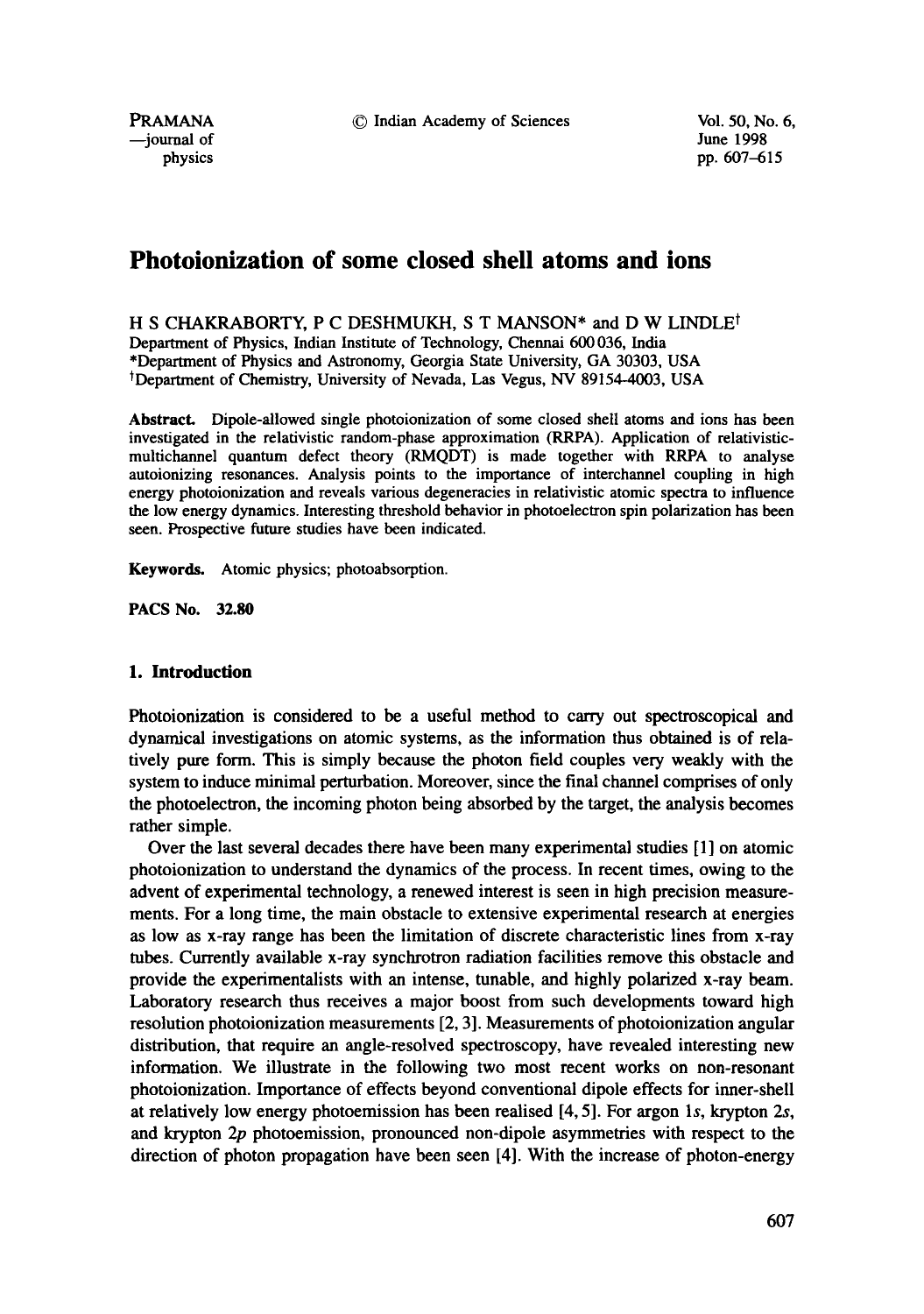#### *H S Chakraborty et al*

this asymmetry is found to be enhanced with the emission pattern being progressively forward skewed. Further, most recent experiments [5] have shown multipole influence in angular distribution for valence photoionization at energies significantly lower than what was considered earlier. These findings, therefore, set a trend of deviating from the conventional approach in interpreting angle-resolved photoemission data. There have also been some recent studies on autoionization resonances by high resolution photoelectron spectroscopy using synchrotron photon sources [6]. Experimental studies on  $2s \rightarrow np$ resonances in 2p photoionization of neutral neon and some ions isoelectronic to it are also in progress [7].

In the theoretical realm also, interest in these investigations can clearly be noticed. Motivation comes, on one hand, from the need to support and complement new experimental knowledge, and on the other hand, from the necessity to investigate in detail the role of many-body effects to influence photoionization dynamics. Availability of powerful computers has invigorated such activities by enabling extensive application of *ab initio*  methodologies that incorporate all important correlations. The significance of relativistic effects, that often appears rather strikingly in precision measurements, underlines the need of a relativistic formulation to address the problem. Among the simplest and most widely applied of various many-body techniques is the relativistic random-phase approximation (RRPA) [8, 9]. By treating certain types of correlations to all orders, the analysis of photoexcitation or photoionization can be reduced to the solution of a set of integrodifferential RRPA equations [8]. RRPA has been widely used in the atomic photoionization at low energies [8, 9], and in the intermediate energies both over the non-resonant and autoionizing resonance region [10].

Using the RRPA methodology, we have recently completed a number of investigations on single-ionization from several closed shell neutral atoms and from some ions isoelectronic to them. Section 2 briefly describes the working formulas of all dipole allowed photoionization parameters in a convenient interaction geometry. In  $\S$ 3, we discuss the results. We conclude the article in  $\S 4$  by briefly indicating future programs that spawn out of the current activities.

#### **2. Photoionization dynamical parameters**

We consider the incident photon to be in its most general polarization state. It is also assumed that the target system is unpolarized and that the polarization of the residual ion is not observed. This can be ensured by averaging over the polarization of the target and summing up the polarization of the residual core. The polarization of photon radiation can now be defined with respect to a target-fixed coordinate frame XYZ such that the Z axis is in the direction of the photon flux. Conventionally, the  $X$  axis is chosen to coincide with the linear polarization vector or with one of the principal axes of elliptically polarized photons. On the other hand, the photoelectron polarization is defined with respect to another coordinate frame xyz that is obtained by affecting a rotational transformation on the fixed frame XYZ with the Euler angles ( $\phi$ ,  $\theta$ , 0) such that the z axis is in the direction of photoelectron momentum and the y axis is perpendicular to both  $Z$  and  $Z$ axes. The angular distribution and spin polarization of the photoelectrons ejected from  $n\kappa$ subshell [n is the principal quantum number and the quantum number  $\kappa = \pm (j + 1/2)$ ]

> *Pramana - J. Phys.,* **Vol. 50, No. 6, June 1998 Special issue on "Proceedings of the XI NCAMP"**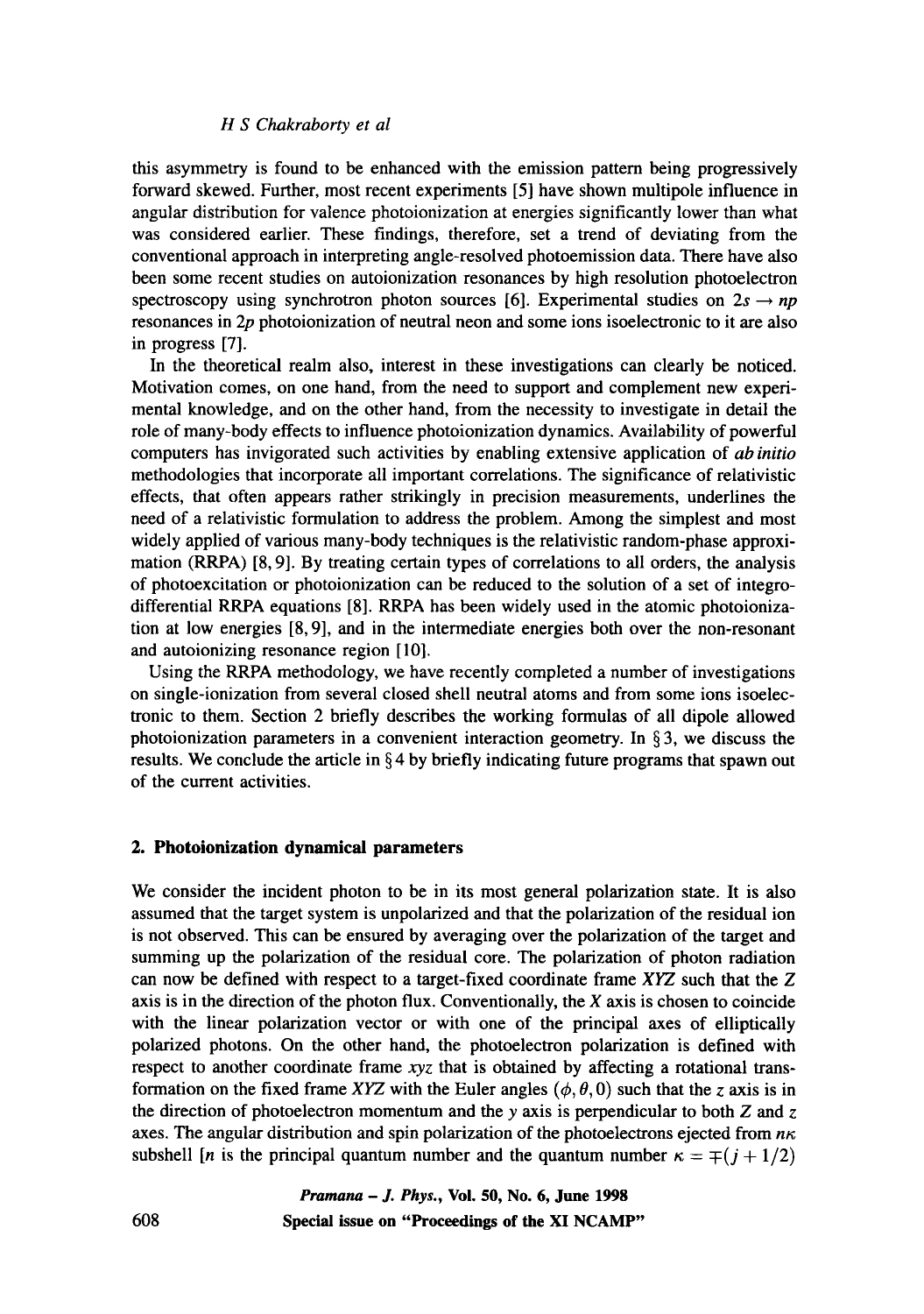#### *Photoionization of atoms and ions*

for  $j = (l \pm 1/2)$ , j and l being the one-electron total and orbital angular momentum quantum numbers] can thus be given, in the framework of the dipole approximation, by the following set of equations [11]:

$$
\frac{d\sigma}{d\Omega}(\theta,\phi) = \frac{\sigma}{4\pi}F(\theta,\phi),\tag{1}
$$

$$
P_x(\theta, \phi) = [\xi p \sin(2\alpha) + \eta p \cos(2\alpha) \sin(2\phi)] \sin \theta / F(\theta, \phi), \qquad (2)
$$

$$
P_{y}(\theta,\phi) = \eta[1 + p\cos(2\alpha)\cos(2\overline{\phi})] \sin\theta\cos\theta/F(\theta,\phi), \qquad (3)
$$

$$
P_z(\theta,\phi) = \zeta p \sin(2\alpha) \cos \theta / F(\theta,\phi), \qquad (4)
$$

where

$$
F(\theta,\phi) = 1 - \frac{1}{2}\beta[P_2(\cos\theta) - \frac{3}{2}p\cos(2\alpha)\cos(2\overline{\phi})\sin^2\theta]
$$
 (5)

in which  $P_2(\cos \theta)$  is the well-known Legendre polynomial of second order. In eqs (1–5), p specifies the degree of polarization [i.e.  $p = 1$  for pure polarized,  $0 < p < 1$  for mixed polarized and  $p = 0$  for unpolarized photon], the angle  $\alpha$  ( $-\pi/2 < \alpha < \pi/2$ ) determines the type of polarization [12] and  $\phi = \phi - \gamma$ , the azimuthal angle of the photoelectron direction with respect to the linear polarization vector, or with respect to the principal axis (k cos $\alpha$ ) of elliptically polarized photon, wherein  $\gamma$  ( $0 \le \gamma < \pi$ ) is the azimuthal orientation of the polarization [12]. Thus, the dipole photoionization can be completely described, in general, by a set of five dynamical parameters  $\sigma$ ,  $\beta$ ,  $\xi$ ,  $\eta$  and  $\zeta$ , in which  $\sigma$  is the partial cross section,  $\beta$  is the angular distribution asymmetry parameter and the remainders are the photoelectron spin polarization parameters. It is now possible to express these dynamical parameters in terms of certain reduced dipole matrix elements [8] in RRPA.

# **3. Results and discussion**

In this section we classify our results to be presented in two groups as follows:

## 3.1 *Interchannel coupling effects*

Dramatic effects of interchannel coupling are illustrated below from a recent study of photoionization of atomic neon [13, 14]. The cross section and angular distribution asymmetry parameter of neon  $2p$  photoionization were calculated at four levels of interchannel coupling approximations: (i) coupling of all the relativistic dipole-allowed excitation/ionization channels arising from  $2p$ , 2s, and 1s; (ii) from  $2p$  and 2s only; (iii) from  $2p$  and 1s only; and (iv) from  $2p$  alone. Such implementation of the coupling scheme in the truncated RRPA gives a handle on selective determination of the effect of couplings between different channels. The results for the angular distribution asymmetry parameter  $\beta$  are shown in figure 1 [14]. All four levels of calculations are in reasonable accord with each other at the lowest energies considered, understandably due to the dominance of 2p ionization matrix element over that of the 2s resulting in an inappreciable interchannel coupling contribution. With increasing photon energy, however, the 2p matrix elements fall off more rapidly than the 2s. This translates into two groups of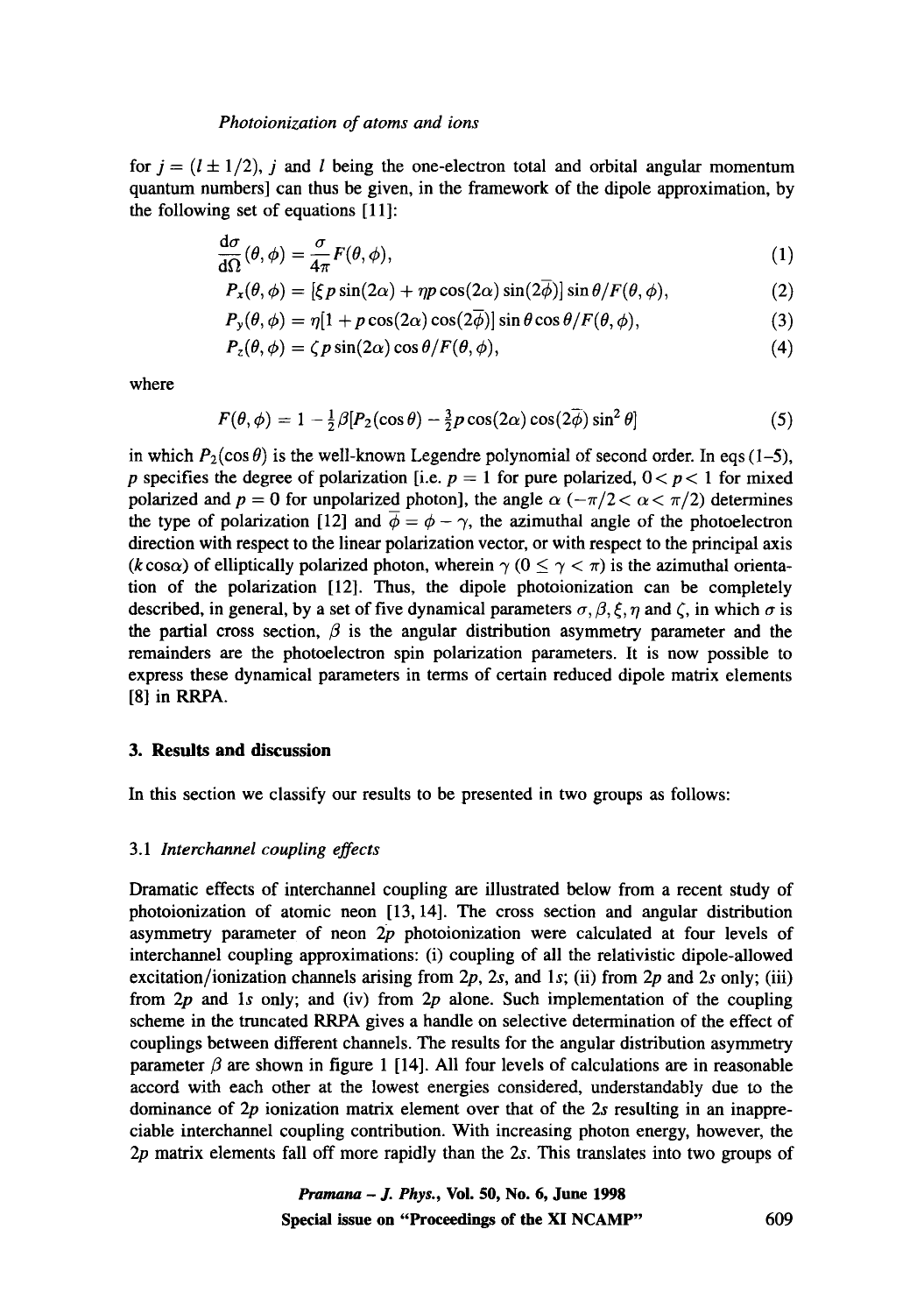

Figure 1. Photoelectron angular distribution asymmetry parameter  $\beta$  for Ne 2p calculated using RRPA formalism with the single excitation channels arising from 2p, 2s, and 1s coupled (solid line):  $2p$  and  $2s$  (dashed line);  $2p$  and 1s (dash-dotted line); and 2p alone (dotted line). The experimental points are from ref. [5].

results around 500 eV range. The two calculations with 2p and 2s coupled agree with each other, and the residual two agree with each other but disagree with the former group. This clearly points at the 2p and 2s interchannel coupling being responsible for the difference. While the trend is interrupted at about 870 eV where 1s photoionization channels open, at higher energies, however, it resumes. Recent measurements [5] of  $\beta$  show excellent agreement with results that include 2s channels. Our single-particle calculation of  $\beta$  (not shown) at high energies is virtually indistinguishable from the  $2p$  calculation alone, because of negligible contribution from intrachannel coupling. At highest energy considered we see, however, about a 30% shift of  $\beta$  from the single-particle predictions indicating, contrary to the conventional understanding, inadequacy of single-particle model and importance of coupling with energetically neighboring channels at high enough energies.

Similar calculations on  $3p$  photoionization of argon [15] further confirm our finding. Cross section and angular distribution for valence 3p photoelectrons of argon have been calculated in five levels of interchannel coupling scheme: all single ionization dipole channels arising from (i)  $3p$ ,  $3s$ ,  $2p$ ,  $2s$  and  $1s$  (full RRPA), (ii)  $3p$  and  $3s$ , (iii)  $3p$  and  $2p$ , (iv)  $3p$  and  $2s$  and (v) only  $3p$ . The scheme (v), as in the case of neon only- $2p$ calculations, yields virtually similar results to independent particle method at *high enough energy.* Except at 2p (binding energy  $\sim$  260 eV) and 2s (binding energy  $\sim$  338 eV) resonance regions, the results fall in two distinct classes: (a) one in which coupling with channels from 3s subshell is included and (b) in which it is not. For photoelectron angular distribution asymmetry parameter  $\beta_{3p}$  (figure 2), the difference between these two classes of result is about 10% at the highest energies considered. Corresponding cross section results, as presented in figures 3a, b, also exhibit similar qualitative behavior as  $\beta$ . The local 'minimum' near 50eV seen in figure 3a is the well-known 'Cooper minimum' whereas the 'spikes' seen in figures 2 and 3a near  $\sim$  230 eV and  $\sim$  338 eV are respectively due to  $2p \rightarrow ns$ , *nd* and  $2s \rightarrow np$  excitations. The high energy dynamics seen in figures 2 and 3 emphasize the importance of coupling of photoionization channels under consideration with channels from energetically neighboring thresholds to accurately describe high energy  $nl$  ( $l > 0$ ) photoionization of atoms.

> *Pramana - J. Phys.,* **Vol. 50, No. 6, June 1998**  Special issue on "Proceedings of the XI NCAMP"

610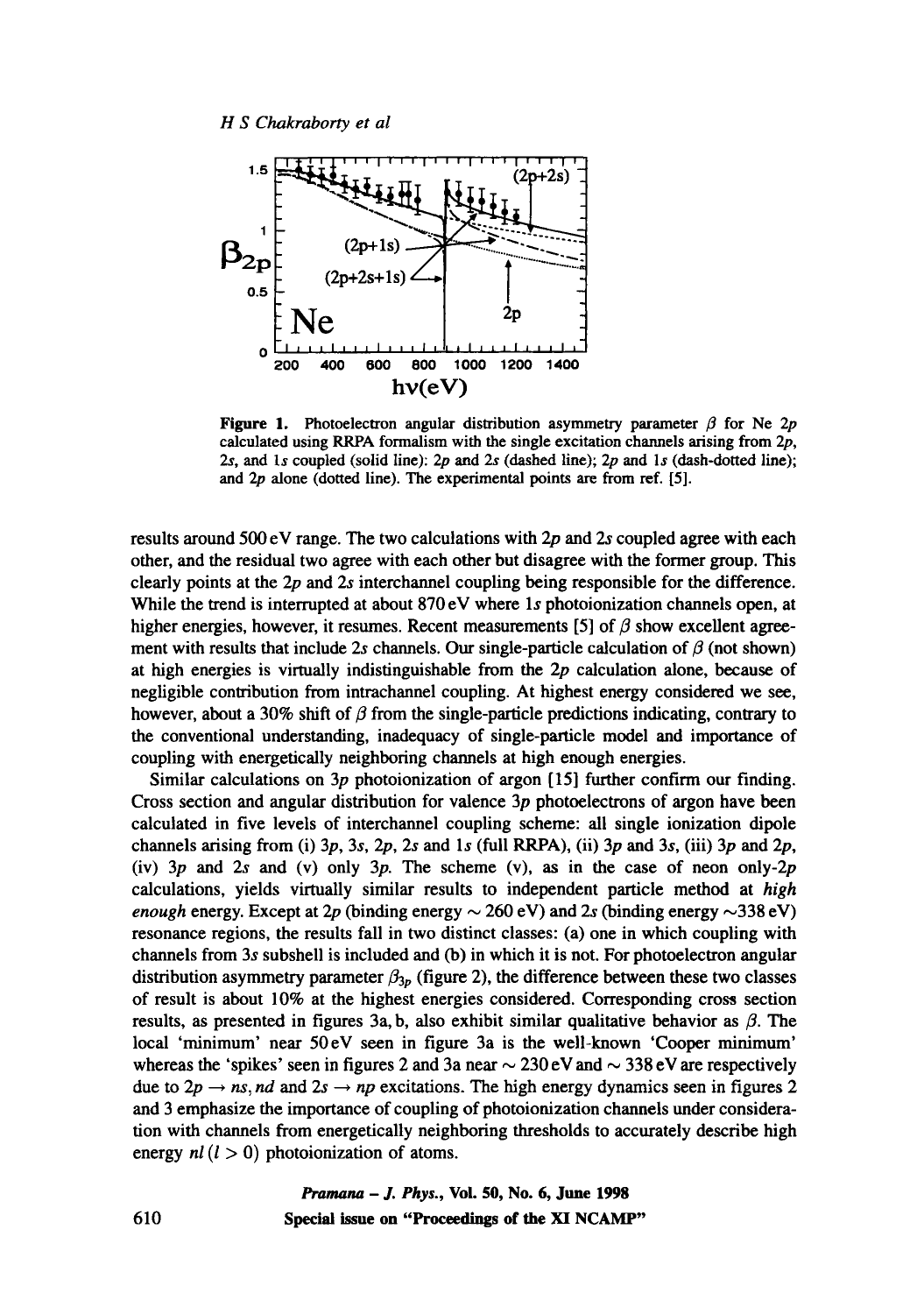*Photoionization of atoms and ions* 



**Figure 2.** Angular distribution asymmetry parameter  $\beta$  for Ar 3p photoionization calculated via RRPA by coupling between channels arising from (i) 3p, 3s, 2p, 2s and 1s (solid line), (ii)  $3p$  and  $3s$  (dashed line), (iii)  $3p$  and  $2p$  (dash-dotted line), (iv)  $3p$ and 2s (dash-double-dotted line) and (v) only 3p (dotted line).

#### 3.2 *Autoionizing resonances, threshold photoionization and photoelectron spin polarization*

Autoionizing resonances occur in photoionization dynamical parameters due to the interference of the continuum and discrete channels. At energy where an innershell excitation occurs the phase of photoelectron outgoing wave exhibits rapid spectral variation to induce such a resonance.

Detail study on the autoionizing resonances for various closed shell systems and their isoelectronic sequences has recently been carried out by us. RRPA has been used to determine ab *initio* a set of energy insensitive photoabsorption parameters, called the quantum defect parameters. These are then employed in the relativistic-multichannel quantum defect theory (RMQDT), as described in ref. [16], to make an analysis of the autoionizing resonances. The calculated quantum defect parameters are the eigenamplitudes  $(D_{\alpha})$ , the eigenquantum defects  $(\mu_{\alpha})$ , and the expansions of the eigenvectors in the *jj* basis, the  $[U_{ij,\alpha}]$ -matrix. These quantum defect parameters have subsequently been utilized to calculate all physical parameters of ionization. Elegant techniques have been developed to understand the real characteristic of the angular momentum coupling of the excited electron with the residual core.

A study on autoionizing resonances resulting from  $1s \rightarrow np$  excitation and appearing in 2s photoionization of atomic beryllium has lately been completed [17]. Similar studies [13, 18] for valence photoionization on the neon, magnesium and xenon isoelectronic sequence and xenon isonuclear sequence will be published shortly.

Preliminary calculations were carried out recently [ 13] for many members of the neon isoelectronic sequence. The photoionization cross section, photoelectron angular

> *Pramana - J. Phys.,* **Voi. 50, No. 6, June 1998**  Special issue on "Proceedings of the XI NCAMP" 611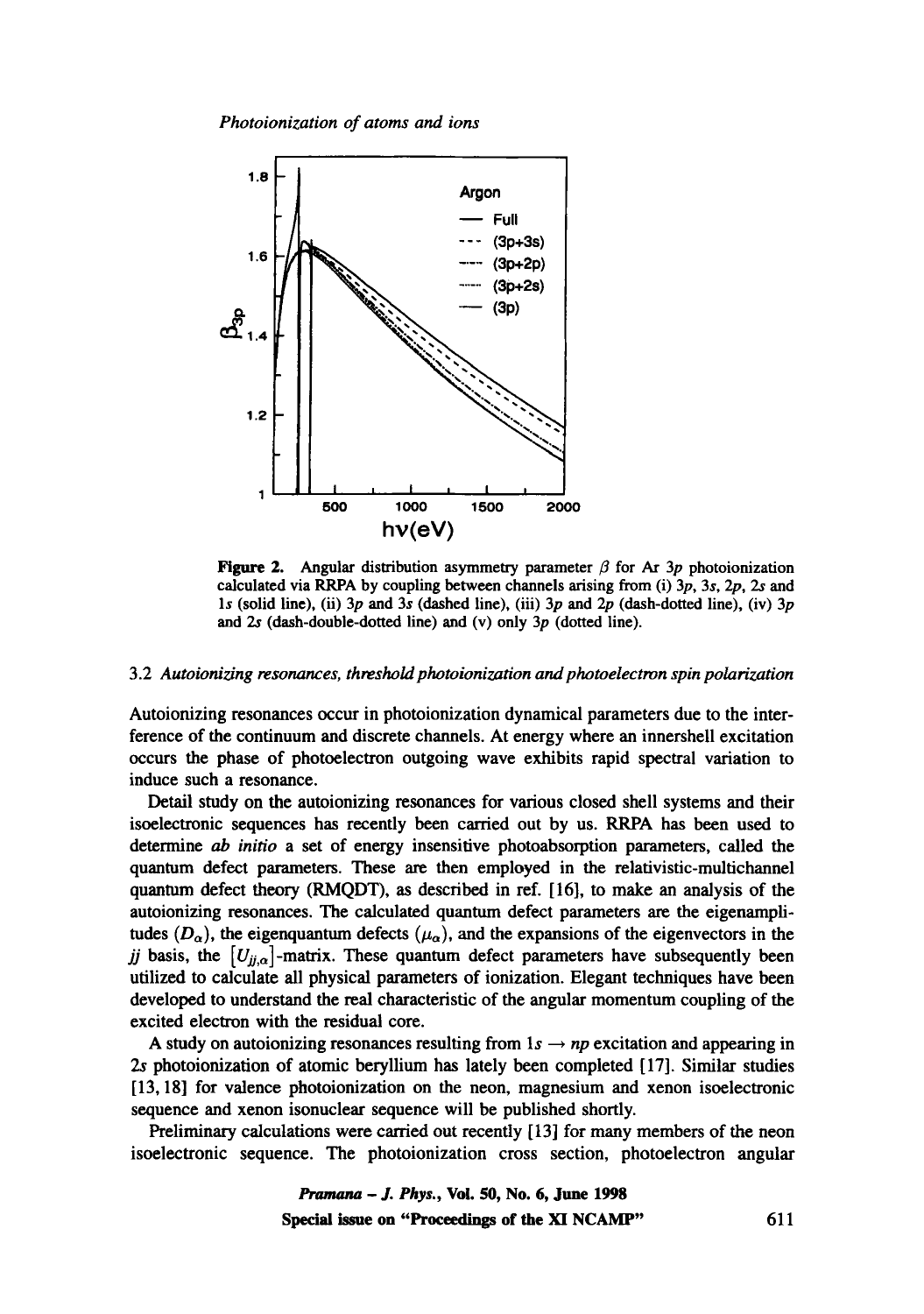



Figure 3. Cross section for Ar 3p photoionization calculated using the RRPA by coupling between channels arising from (i)  $3p$ ,  $3s$ ,  $2p$ ,  $2s$  and  $1s$  (solid line), (ii)  $3p$  and 3s (dashed line), (iii)  $3p$  and  $2p$  (dash-dotted line), (iv)  $3p$  and  $2s$  (dash-double-dotted line) and (v) only 3p (dotted line); (a) for energy range from 3p threshold through 800 eV, and (b) for the range 800 eV through 2 KeV.

distribution asymmetry parameter, and the photoelectron spin polarization parameters for background photoionization of low energy  $2p_{\frac{3}{2}}$  and  $2p_{\frac{1}{2}}$  electrons were computed. Twoshell correlations between valence  $2p$  shell and neighboring  $2s$  shell were included. These preliminary studies showed that the low-energy threshold behavior of photoionization cross-section of the  $2p$  shell is influenced by the centrifugal barrier to the final state continuum-d states in the case of Ne for which a 'shape resonance' is seen in the threshold area. This was seen to become weaker across the next few members of the isoelectronic sequence. For a group of ions, for example  $Si<sup>4+</sup>$ , the results just above their respective  $2p_{\downarrow}$  thresholds were seen to be unusual in that the cross-section was seen to rise sharply above the ionization threshold and then fall when interchannel coupling with photoexcitation channels from the 2s shell was included, while this feature was lost when intershell (2s, 2p) correlations were excluded whence the photoionization cross-section was seen to fall monotonically above the threshold.

We have carried out a very detailed  $RRPA + RMQDT$  analysis of the photoabsorption process in the threshold region of several members of the neon isoelectronic sequence. For each ion of the isoelectronic sequence, the threshold feature essentially originates from a 'perturbation' caused by an excited state corresponding to a  $2s \rightarrow np$  transition which although occurs in the discrete spectrum of  $2p_i \rightarrow ns, nd$  channels lies close enough to the  $2p_{\frac{1}{2}}$  ionization threshold as to influence the continuum. It turns out that for Si<sup>4+</sup> (see figure 4) the  $2s \rightarrow 3p$  excited state resides very near the  $2p<sub>\frac{1}{2}</sub>$  threshold thus causing maximum interference. As seen in figure 4, the threshold profile is very rich in  $2s \rightarrow np$  autoionization resonances and on-going experiments [7] show very encouraging agreement with our results.

The four spin polarization parameters  $\zeta$ ,  $\eta$ ,  $\xi$  and  $\delta$ , described in equations (2)–(5), were calculated using RRPA for valence  $3p$  and inner  $2p$  photoionization of atomic argon over the non-resonant region; results are presented in figures 5a, b respectively. 3p photoelec-

> *Pramana - J. Phys.,* **Vol. 50, No. 6, June 1998 Special issue on "Proceedings of the XI NCAMP"**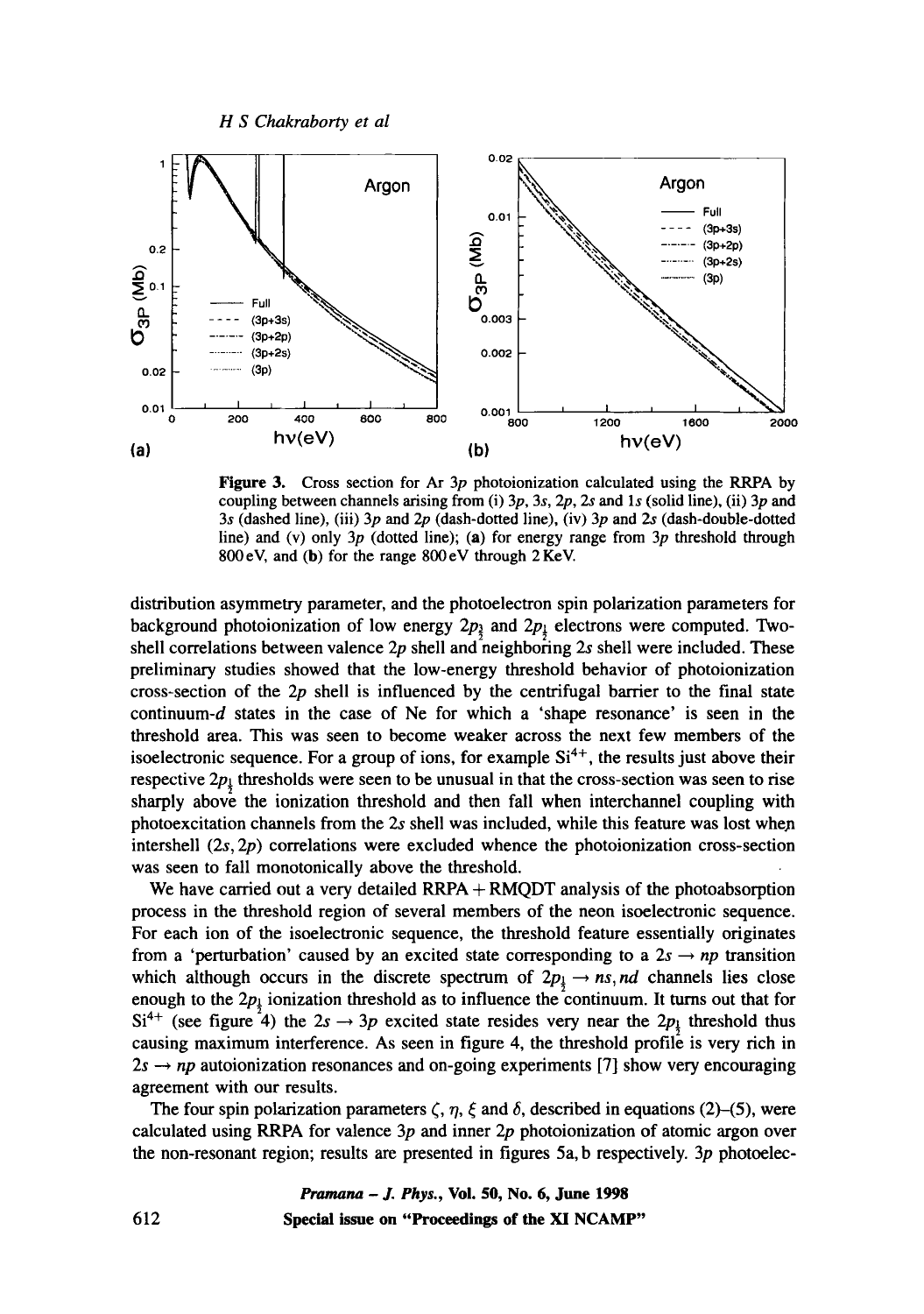

**Figure 4.** Photoionization cross section for  $Si^{4+}$  2p plotted above the  $2p_i$  threshold which shows  $2p \rightarrow ns$  autoionizing resonances.



**Figure 5.** Non-resonant spin polarization parameters  $\xi$  (solid curve),  $\eta$  (dashed curve),  $\zeta$  (dash-dotted curve), and  $\delta$  (dash-dot-dotted curve) are drawn as a function of photon energy for Ar; (a) for valence  $3p$  photoionization and (b) for  $2p$ photoionization.

*Pramana - J. Phys.,* **Vol. 50, No. 6, June 1998 Special issue on "Proceedings of the XI NCAMP"** 613

**Si4+ RRPA + RMQDT Background + Autoionization Resonances (2s->np)**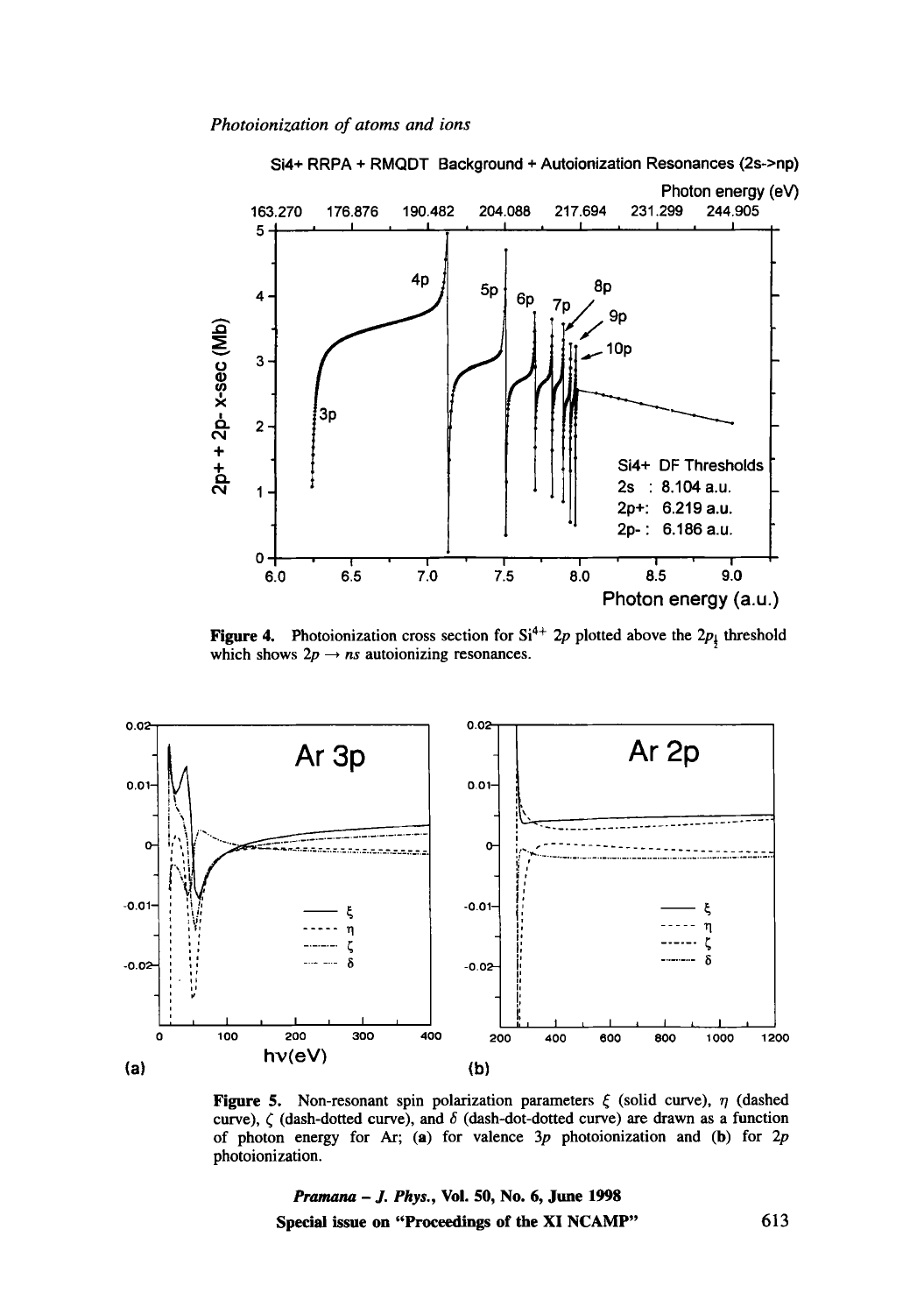## *H S Chakraborty et al*

tron spin polarization of argon (figure 5a) shows interesting threshold features in the region of the "Cooper minimum" seen in figure 3a. Argon 2p photoelectron spin polarization parameters also shows (figure 5b) some interesting threshold structure. A more detailed study of photoelectron spin polarization which will provide deeper knowledge about the role of correlation dynamics is under way.

# **4. Conclusions**

Our recent photoionization studies yield some new and interesting insights about atomic photoprocesses. Importance of interchannel coupling stresses the inadequacy of the single-particle models at even photon energies well above the threshold, and interestingly, this feature becomes more pronounced as one goes higher still above the threshold. The present analysis of atomic photoionization is prototype of similar processes occurring in molecules and for condensed matter targets. Studies of autoionizing resonances and the quantitative knowledge of the coupling character of the corresponding photoexcited electron with residual core over an isoelectronic sequence provides knowledge on the single-electron bound state spectrum and its evolution as a function of Z. Influence of resonances on threshold photoionization is also a very important finding of the present work as is seen, for instance, in the case of  $Si<sup>4+</sup>$  valence photoemission. Study of photoelectron spin polarization also finds substantial importance in understanding correlation dynamics in target atomic systems.

These results along with recent measurements are encouraging for future research programs. Excellent agreement of RRPA calculations with measurements in dipole frame [5,14] indicates the strength of the methodology. Growing experimental consensus on the significance of non-dipole contribution also at relatively low energies [4, 5] is a major impetus for further theoretical investigations. Theoretical studies of non-dipole photoionization along with the inclusion of core relaxation effects will constitute a major part of future endeavors.

#### **Acknowledgement**

The authors are grateful to Professor W R Johnson for providing them the RRPA and RMQDT codes. The present work was partially supported by a National Science Foundation (USA) grant at IIT, Chennai. They also acknowledge the facilities provided by liT, Chennai.

## **References**

- [1] V Schmidt, *Rep. Prog. Phys.* 55, 1483 (1992)
- [2] N Berrah, B Langer and A Farhat, *Indian £ Phys.* B71, 223 (1997)
- [3] D W Lindle, O Hemmers, P Glans, D L Hansen, H Wang, S B Whitfield, R Wehlitz, J C Levin, I A Selfin and R C C Perera, *Indian J. Phys.* B71, 325 (1997)
- [4] M Jung, B Krässig, D S Gemmell, E P Kanter, T LeBrun, S H Southworth and L Young, Phys. *Rev.* A54, 2127 (1996)
- [5] O Hemmers, G Fisher, P Glans, D L Hansen, H Wang, S B Whitfield, D W Lindle, R Wehlitz, J C Levin, I A Sellin, R C C Perera, E W B Dias, H S Chakraborty, P C Deshmukh and S T Manson, *J. Phys.* B30, L727 (1997)

*Pramana - J. Phys.,* **Vol. 50, No. 6, June 1998** 

**Special issue on "Proceedings of the XI NCAMP"**